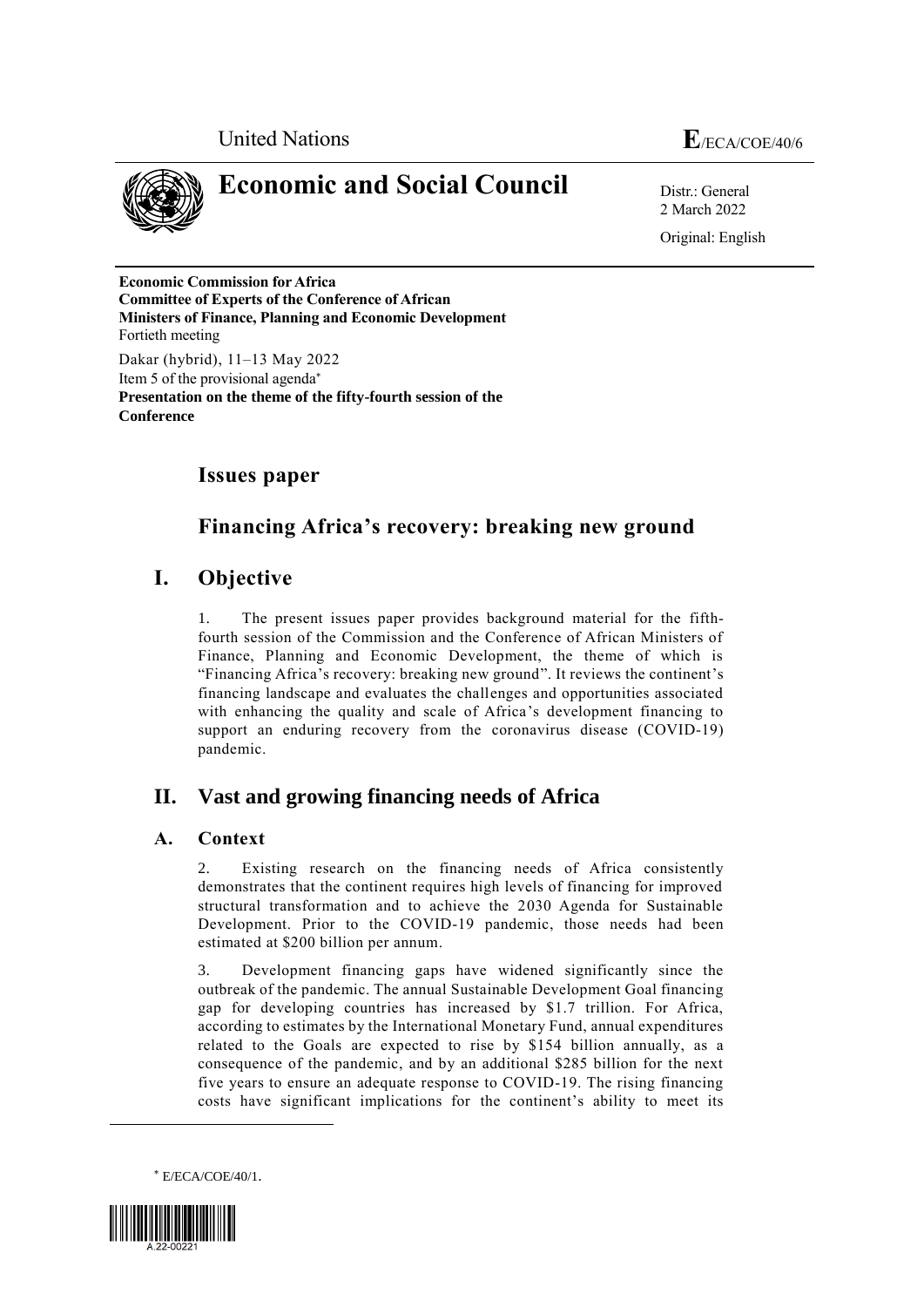development needs in the critical areas of infrastructure, health, education and climate.

## **B. Specific areas of focus**

#### **1. Infrastructure**

4. African infrastructure needs are significant. A substantial number (650 million) of households lack access to energy; internet access is limited (39 users per every 100 persons); and the density of national roads is well below global standards (204 km of roads per 1,000 square km compared to a global average of 944 km per 1,000 square km). As a result, the continent's infrastructure financing gap is estimated by the African Development Bank at approximately \$130 billion–\$170 billion annually until 2025.

### **2. Health**

5. Africa needs roughly \$66 billion annually to meet its health financing needs and achieve the Sustainable Development Goals. These resources are needed, among other purposes, to reduce the continent's disease burden, improve maternal mortality rates (542 deaths per 100,000 live births in 2017, the highest in the world) and enhance access to skilled health personnel, who are in short supply. Investments in intensive care unit beds are also critical, in particular in sub-Saharan Africa, which has only one–five beds per 100,000 people, compared to European and East Asian countries.

#### **3. Education**

6. While primary school enrolments in the continent have increased, the quality of education remains low. Africa has the lowest literacy rates (65.6 per cent of people aged 15 and above) and the lowest proportion of teachers that meet minimum training standards (49.8 per cent in 2017) . The estimated annual financing needs to improve access to the quality of education in Africa amount to \$39 billion.

#### **4. Climate action**

7. Africa contributes less than 4 per cent of global greenhouse gas emissions, yet climate change is a key developmental challenge, owing to the continent's biophysical make-up and weak adaptive capacity, underpinned by socioeconomic vulnerabilities such as a high dependence on rain-fed agriculture and weak climate information systems. The United Nations Environment Programme has projected that, by the end of 2020, between 75 million and 250 million people would be affected by climate-induced water stress, yields for rain-fed agriculture would diminish by up to 50 per cent and global warming of 2º C would place half the continent's population at risk of undernourishment. Responding to climate vulnerabilities costs African countries 3–5 per cent of gross domestic product (GDP) annually and, in some cases, more than 15 per cent. Furthermore, African countries signatory to the Paris Agreement on climate change will require close to \$3 trillion in additional resources to finance implementation of their nationally determined contributions. Currently, only \$6 billion out of the global total of \$30 billion of climate adaptation finance flows to Africa.

## **5. COVID-19 pandemic**

8. The COVID-19 pandemic further widened the development financing gap in Africa as social expenditures increased and revenues declined in the context of a global economic slump, punctuated by supply chain disruptions, declining commodity prices and revenue shortfalls.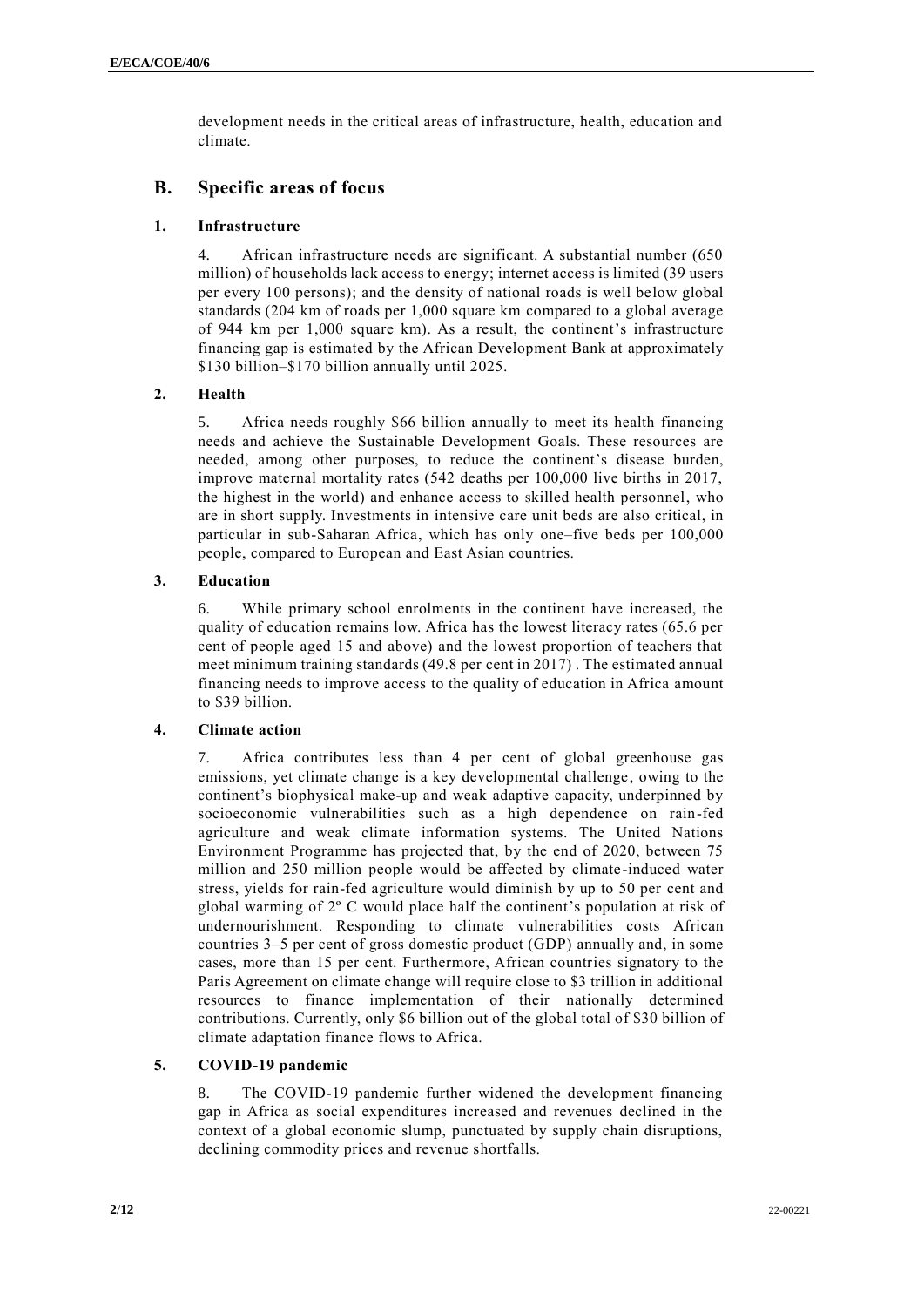#### **6. Prospects for the future**

9. Africa needs scaled-up resources to recover from the pandemic, build forward better and regain momentum towards achievement of the Sustainable Development Goals. Public financing is not at a sufficient scale to achieve this objective. Meanwhile, the bulk of global financial assets, currently worth \$379 trillion, are held by private sector financial institutions and investors. Mobilizing a significant allocation of these private resources to Africa is imperative to achieve the development financing needs of the continent. Indeed, the growing share of private credit in the African financing landscape reflects this new reality.

## **III. African financing landscape**

### **A. Low resource mobilization capacity**

10. The African financing landscape has been shaped by the structure of its economies, which has in turn influenced the quality and composition of its external and domestic financing. Primary commodity dependence, coupled with limited value addition, has heightened vulnerability to commodity price shocks, with adverse implications for export revenues, inclusive growth and decent employment growth. Limited opportunities for decent employment, in turn, have nurtured informal sector growth and weakened the tax base.

11. In parallel, the prevalence of tax incentives, coupled with weak tax administration capacities, have further reinforced weaknesses in domestic resource mobilization and heightened dependence on external financing. By 2019, the tax revenue to GDP ratio in Africa was 14.9 per cent, well below the average of Latin America and the Caribbean (23.1 per cent) and that of the States members of the Organisation for Economic Co-operation and Development (OECD) (34.3 per cent). Low levels of domestic resource mobilization have been compounded by high levels of illicit financial flows, which are estimated to cost African economies \$83 billion in lost revenue annually.

## **B. Evolution of public debt over the last decade**

12. Multilateral and bilateral credit is currently the dominant source of external financing in Africa. This share, however, has rapidly declined in importance in the last two decades. In 2000, multilateral and bilateral credit accounted for 83 per cent of the continent's total debt exposure. By 2019, this share was down to 60 per cent. By contrast, commercial borrowing soared from 17 to 40 per cent of total external debt in the same period, driven by Eurobond issuances, which accelerated by 1,170 per cent over the 2000–2019 period partly as a consequence of inadequate public financing and increased access to capital markets. The largest economies in Africa (Egypt, Nigeria and South Africa) account for the bulk of Eurobond growth. But relative to their respective GDPs, issuances by the frontier economies of Angola, Côte d'Ivoire, Gabon, Ghana, Senegal and Zambia have been sizeable.

13. By the end of 2021, African sovereign borrowers had raised \$20 billion in the capital markets, including the landmark Sustainable Development Goallinked bond by Benin in July, and \$4 billion financing by Nigeria in September, bringing African sovereign issuance to over \$175 billion during the past decade.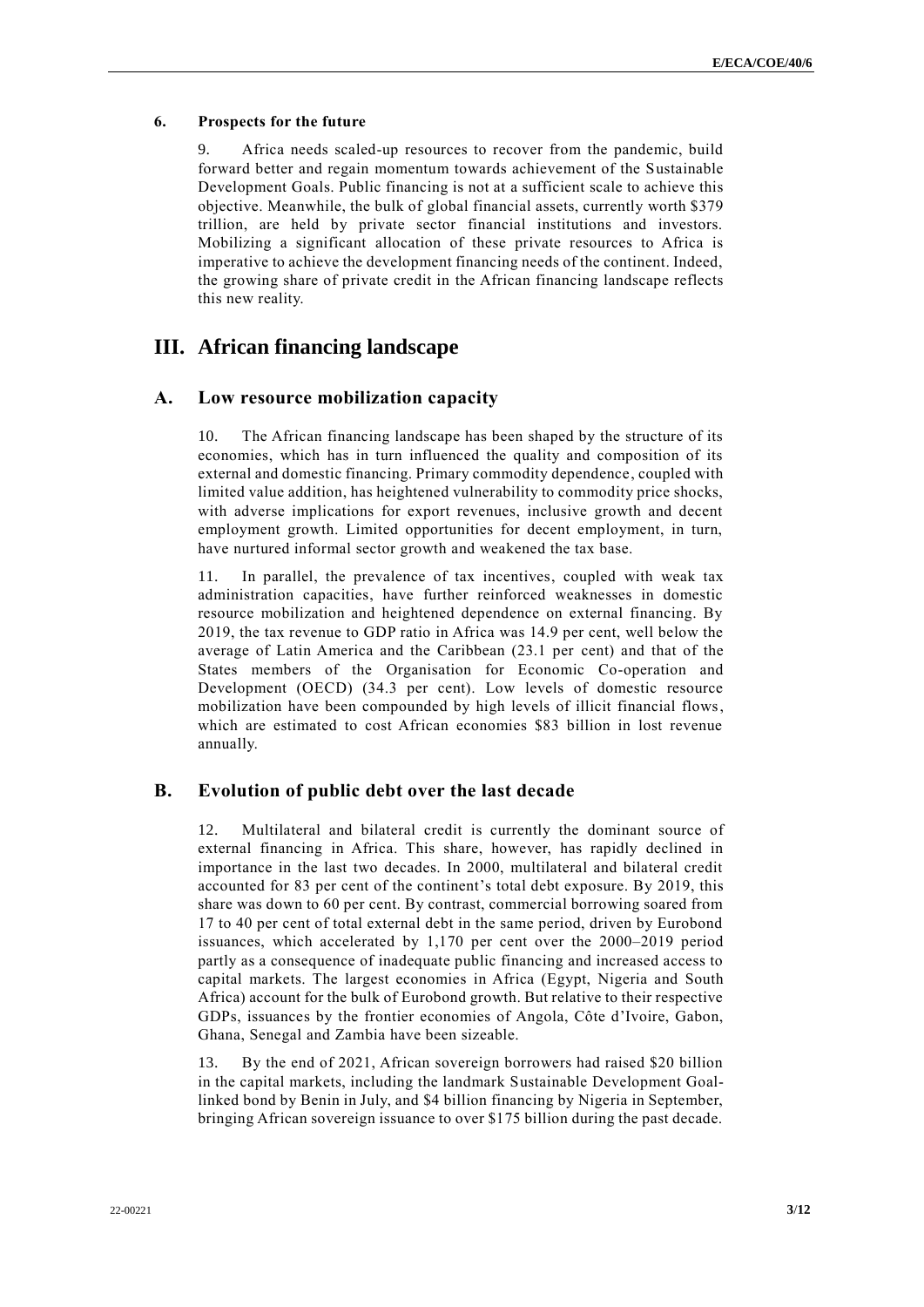## **C. Impact of debt composition on debt service costs and maturity**

14. Increased external financing had elevated the continent's debt levels and heightened debt vulnerabilities even prior to the pandemic, as debt service obligations rose in response to the increased exposure to commercial debt and exchange rate risks associated with foreign currency denominated debt. The continent's total debt-to-GDP ratio increased from 42 per cent in 2014 to 60 per cent in 2019, while the external debt-to-GDP ratio rose from 25.8 per cent to a spike of 42.6 per cent over the same period.

15. In parallel, Africa's debt service payments increased substantially (by 23 per cent) in 2020, when compared to 2019, while interest payments as a share of continental revenue rose from 12 to 19 per cent over the period 2014–2019. On a positive note, increased access to capital markets enhanced countries' abilities to attract long-term financing. For instance, in 2021, Benin, Côte d'Ivoire and Ghana issued Eurobonds with tenors of 31, 27 and 20 years respectively. By contrast, concessional loans from multilateral and bilateral sources have relatively short tenors.

### **D. Surge in financing needs caused by the pandemic**

16. Fiscal indicators further deteriorated after the pandemic as policymakers increased spending and instituted a wide range of measures aimed at reducing the tax burden of households and business, to save lives and restore livelihoods. These measures contributed to the decline in the ratio of tax to GDP from 14.9 per cent in 2019 to 11.9 per cent in 2020. The fiscal balance as a proportion of GDP also deteriorated from -3.5 per cent in 2019 to -7.6 per cent in 2020, while the debt to GDP ratio edged up from 60 to 71.1 per cent in the same period, before improving slightly to 67.7 per cent in 2021.

17. The pandemic also heightened risk perceptions and triggered a retreat of portfolio investments from the continent. Yields on sovereign bonds soared as sovereign bond prices fell in the immediate aftermath of the crisis. For instance, the sovereign bonds of Angola lost 67 per cent of their value between February and April 2020. Yields have since retreated but spreads remain high (see www.bondevalue.com).

18. As the fiscal positions worsened, several African countries experienced credit rating downgrades and the number of countries at high risk of debt distress increased from nine in 2019 to twelve in 2020. Nevertheless, global support measures such as the Group of 20 Debt Service Suspension Initiative may have contributed to the decline in the number of countries in debt distress during this period. This figure improved from seven in 2019 to four in 2021.

## **E. Global responses to the pandemic**

19. Bilateral and multilateral support for recovery efforts in Africa have been helpful but narrowly targeted, leaving out several vulnerable middle-income countries. The Debt Service Suspension Initiative, for instance, only deferred the bilateral debt service payments of low-income countries and, even though the initiative requested comparable treatment by private creditors, the r esponse has been disappointing. Yet, private debt accounts for 40 per cent of total debt in Africa. Failure to make sufficient progress in addressing debt service obligations on the continent's private debt of about \$150 billion has weakened the fiscal impact of the initiative (World Bank, 2021).

20. Participation of eligible market-access countries in the Debt Service Suspension Initiative was marred by concerns of credit rating downgrades. By the end of 2020, only 25 of 38 eligible African countries had signed a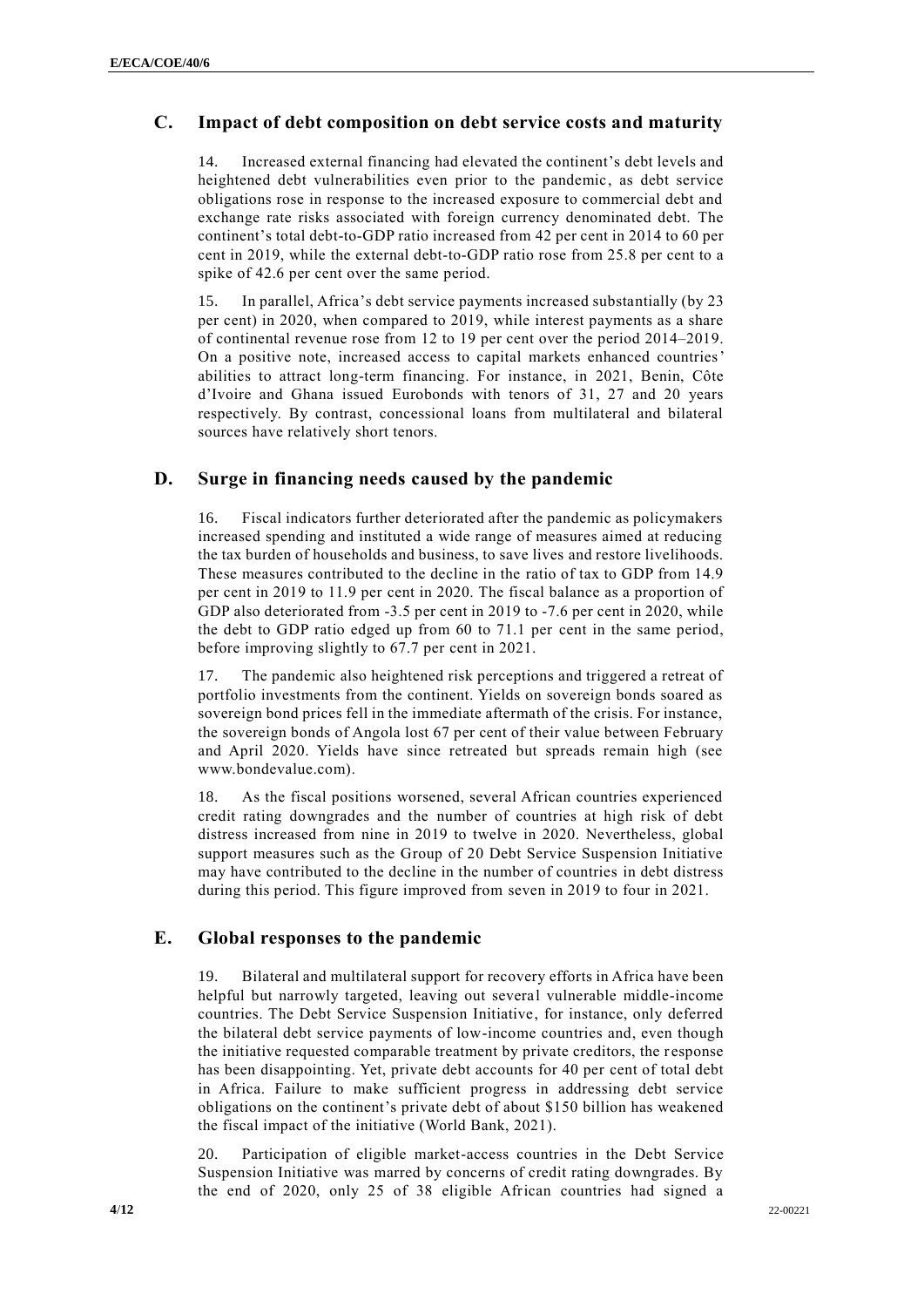memorandum of understanding to participate in the initiative. Similar concerns stalled implementation of the Common Framework for Debt Treatments beyond the Debt Service Suspension Initiative. To date, the three countries (Chad, Ethiopia and Zambia) that subscribed to the initiative are yet to receive debt relief.

21. Besides the Debt Service Suspension Initiative and the Common Framework, development partners committed \$89.5 billion in financing to support African countries in the first quarter of 2021. The International Monetary Fund (IMF) provided grants, through the Catastrophe Containment and Relief Trust, to 19 low-income African countries to cover their debt obligations for an initial phase of six months. Eligible African countries received \$7.24 billion in COVID-19 related financing (representing 1.16 per cent of their GDP) in 2020, through the IMF Poverty Reduction and Growth Facility.

22. Two years into the pandemic, the economic outlook is showing signs of improvement. The favourable outlook is threatened, however, by new variants of the COVID-19 virus that continue to slow the recovery, undermine the fiscal position of countries and increase the financing needs of the continent. Africa will have to overcome its financing challenges if it is to mobilize financing at competitive rates and sufficient scale to fund its recovery.

## **IV. African financing challenges**

#### **A. Objective**

23. This section examines the key constraints to closing the financing gap in Africa, focusing, among other issues, on the quality and adequacy of domestic and external financing and the impact of such financing.

## **B. Mobilizing domestic resources**

24. Factors underlying the relatively low level of the continent's domestic resource mobilization outcomes include its large informal sector, weak and inefficient tax administration systems, prevalence of tax incentives, leakages in revenue collection and weak enforcement. Approximately 50 per cent of VAT revenues are not collected, as a consequence of inefficiencies. In addition, despite the prevalence of tax incentives in Africa, their impact on investments is weak; as estimated by ECA, increasing investments by 1 per cent will require a 20 per cent reduction in taxes.

25. Illicit financial flows, a significant source of fiscal leakages, are estimated to siphon at least \$83 billion annually out of the economies of Africa, largely through trade misinvoicing. Weak customs administration and limited coordination across tax institutions have created opportunities for tax avoidance and evasion, trade misinvoicing, money laundering and corruption.

#### **1. Domestic capital markets**

26. Developed capital markets mobilize domestic equity capital to finance investments while minimizing reliance on external financing and associated foreign currency risks. Domestic capital markets in Africa, however, are not well developed. They have low market capitalization, few listed companies and lower liquidity relative to other developing markets and are costly and heavily geared towards short-term needs, rendering them ineffective in promoting economic growth and achieving the Sustainable Development Goals. As of 2020, there were only 28 stock exchanges in Africa that offered both primary issuance and secondary market trading. The proceeds raised from initial public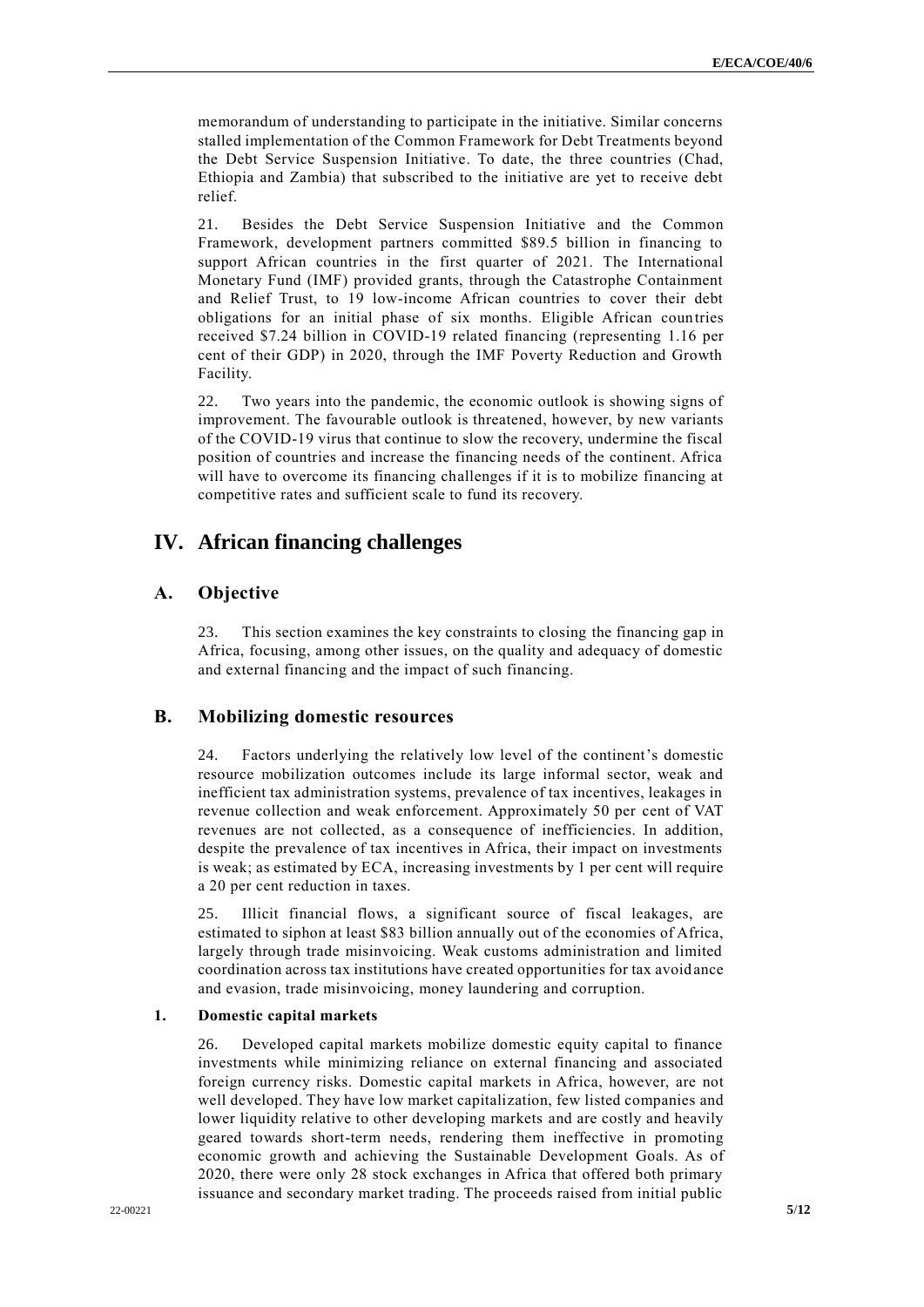offerings in Africa between 2014 and 2019 totalled \$27.1 billion, less than 1.4 per cent of global gains from initial public offerings in that period. The market capitalization-to-GDP ratio of most capital markets in Africa is under 30 per cent, well below the expected range of 75–90 per cent. By this metric, the capital markets of Nigeria (10 per cent), Namibia (21 per cent), Kenya (26 per cent) and Rwanda (31 per cent) are underdeveloped. The continent's large informal sector, low ratio of household savings to pension savings and weak regulatory and governance regimes are constraints on its capital market development.

#### **2. Pension funds**

27. African public and private pension funds have grown in recent years, providing a diverse variety of long-term funding options. Pension funds in sub-Saharan Africa collectively manage \$350 billion in assets, while the Namibian retirement fund is estimated to be larger than the country's annual GDP. Nonetheless, the increase in pension funds has not translated into increased investments in critical areas of development need. The pension funds of Nigeria invested a mere 0.5 per cent of their assets in infrastructure, partly because of negative risk perceptions. In effect, even when capital is available, the financial infrastructure required to unlock these resources for development financing is only nascent. Confronted by low domestic resources, African Governments have turned to external sources of financing.

## **C. Mobilizing external public financing**

28. Multilateral and bilateral financing constitute the main sources of public external financing, in particular for countries with limited or no access to capital markets.

#### **Policy conditionalities, scale of financing, maturity mismatches and eligibility challenges**

29. As of 2019, bilateral and multilateral loans to Africa totalled \$324.5 billion, representing approximately 60 per cent of the continent's financing. Notwithstanding the concessional nature of such loans, external public financing poses several challenges for African countries. First, some view the associated policy conditionalities as overly restrictive. Second, relative to commercial financing, the tenor of public financing tends to be relatively short and hence inappropriate for long-term infrastructure financing. Deploying external public financing for infrastructure projects can lead to maturity mismatches. Third, the scale of such financing is often inadequate to meet the growing financing needs of eligible countries. For instance, net bilateral official development assistance (ODA) flows from Development Assistance Committee members to sub-Saharan Africa amount only to some \$50 billion annually compared to annual infrastructure needs of \$130 billion–\$170 billion.

30. Furthermore, the balance sheets of multilateral development banks have been stretched by the pandemic, rendering it unlikely that they can adequately respond to the financing needs of developing countries. IMF lending through the Poverty Reduction and Growth Facility, amounting to 6.5 billion in special drawing rights (SDR) in 2020, exceeded the long-term capacity of the Facility, which is estimated at SDR 1.25 billion.

31. In addition, the resources committed to low-income African countries by multilateral development banks represent 26 per cent of their financing needs. Fourth, middle-income countries are generally ineligible for public external financing at concessionary rates, even though virtually all countries have been severely affected by the pandemic.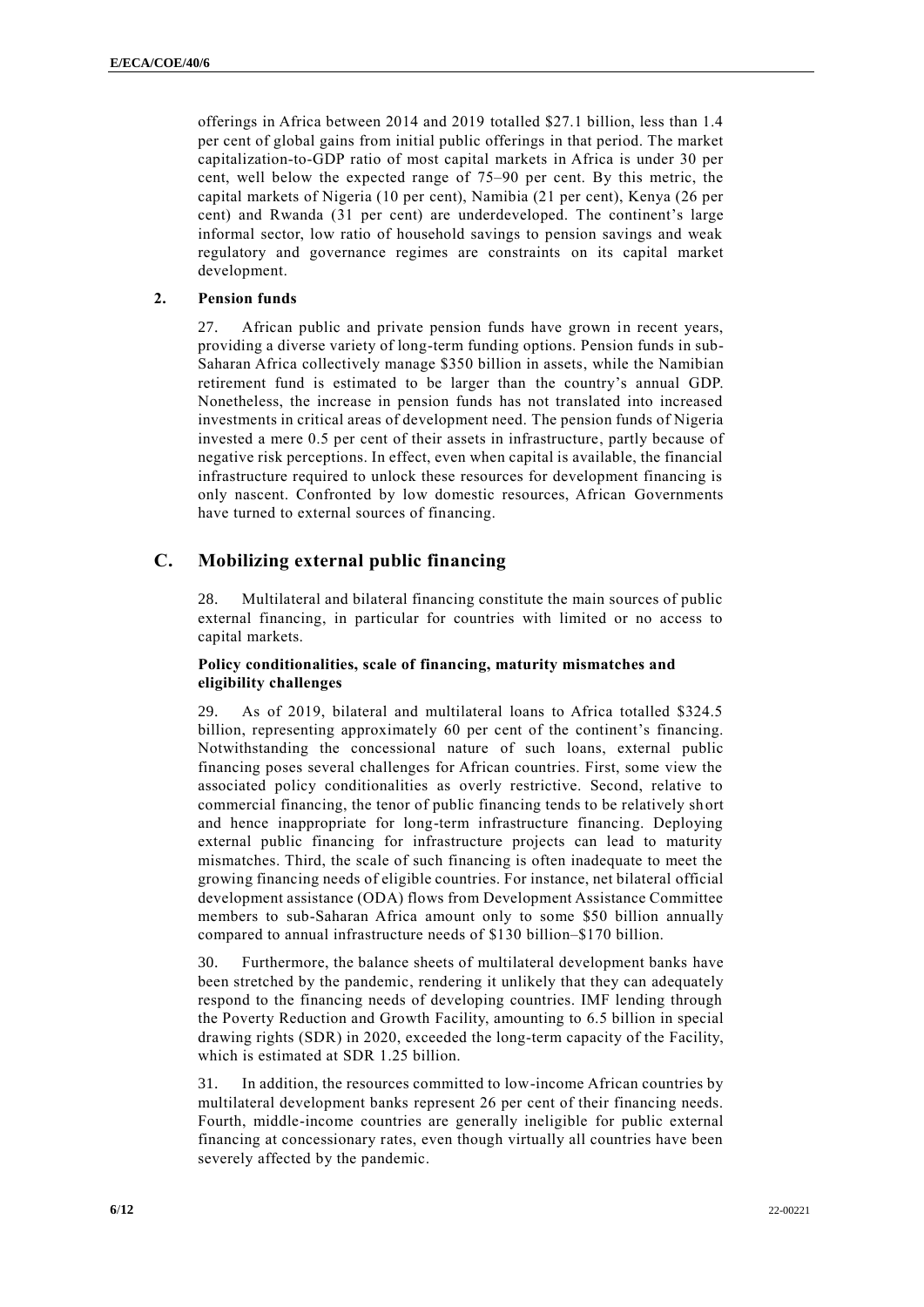## **D. Mobilizing external private financing**

#### **1. Interest rate risks**

32. Faced with the challenges of securing public financing, countries have increasingly turned to external capital markets to supplement their financing needs. Access to external capital markets, however, is limited and costly. Currently only 21 African countries have a track record of capital market access. Added to which, African countries with market access pay higher interest rates than their peers with similar or worse economic fundamentals, as proxied by their credit risk ratings.

33. Estimates of what may be termed the "African premium" range from 100 to 260 basis points even after accounting for economic fundamentals. For instance, even though Greece has a lower credit rating (BB-) than Morocco (BB+), the country's 10-year sovereign bond, issued in 2020, has a coupon of 1.5 per cent compared to 2 per cent for 10-year bonds offered by Morocco in the same year. Furthermore, the yield spread on Moroccan bonds (235 basis points) was double that of the Greek spread (112 basis points). Low credit ratings increase interest costs for all entities in the financing system, since State-owned companies, banks and corporate bond issuers cannot be rated higher than the sovereign rating. Thus, the African premium is not only a premium on Governments but a premium on the entire domestic value chain.

34. Information asymmetries underpinned by negative risk perceptions and the limited liquidity of African sovereign bonds contribute to the African premium. While advanced countries have a long history of using repurchase agreement markets to enhance the liquidity of financial instruments, such markets in Africa are not well developed.

#### **2. Challenges in mobilizing climate finance**

35. Africa will need investments of over \$3 trillion in mitigation and adaptation by 2030 in order to implement its nationally determined contributions. This requires significant, accessible and predictable inflows of conditional finance. Despite the vast opportunities for green investments, the continent attracts less than 1 per cent of global green bond issuances, estimated at \$600 billion. While, globally, green bonds attract lower interest rates than so-called "vanilla" bonds, the cost of African green bond issuance is more than twice the amount paid by similarly rated peers. The lack of appropriate vehicles to channel climate financing, coupled with weak domestic capacity, has limited the ability of African countries to attract climate financing at scale.

#### **3. Exchange rate and inflationary risk**

36. Rising inflationary expectations compounded by a contractionary monetary policy stance in advanced economies are exerting upward pressure on interest rates, with adverse implications for the cost of credit, debt rollovers, portfolio capital flows and exchange rates. The Federal Reserve System expects to raise interest rates three times in 2022 in response to rising inflation expectations. The Bank of England raised interest rates for the first time in more than three years in December 2021, from 0.1 to 0.25 per cent, and the European Central Bank is also scaling down economic support measures, even though it has yet to increase interest rates. Cumulatively, these developments will translate into higher interest rates from public and private financing sources, resulting in capital reversals from developing countries.

37. Increased imports, rising inflationary pressures and sluggish global recovery have contributed to exchange rate depreciations in several countries, which will effectively increase debt servicing and amortization costs. Between the fourth quarter of 2020 and first quarter of 2021, the Ethiopian birr (19.6 per cent), Angolan kwanza (11.6 per cent), Congolese franc (10.7 per cent) and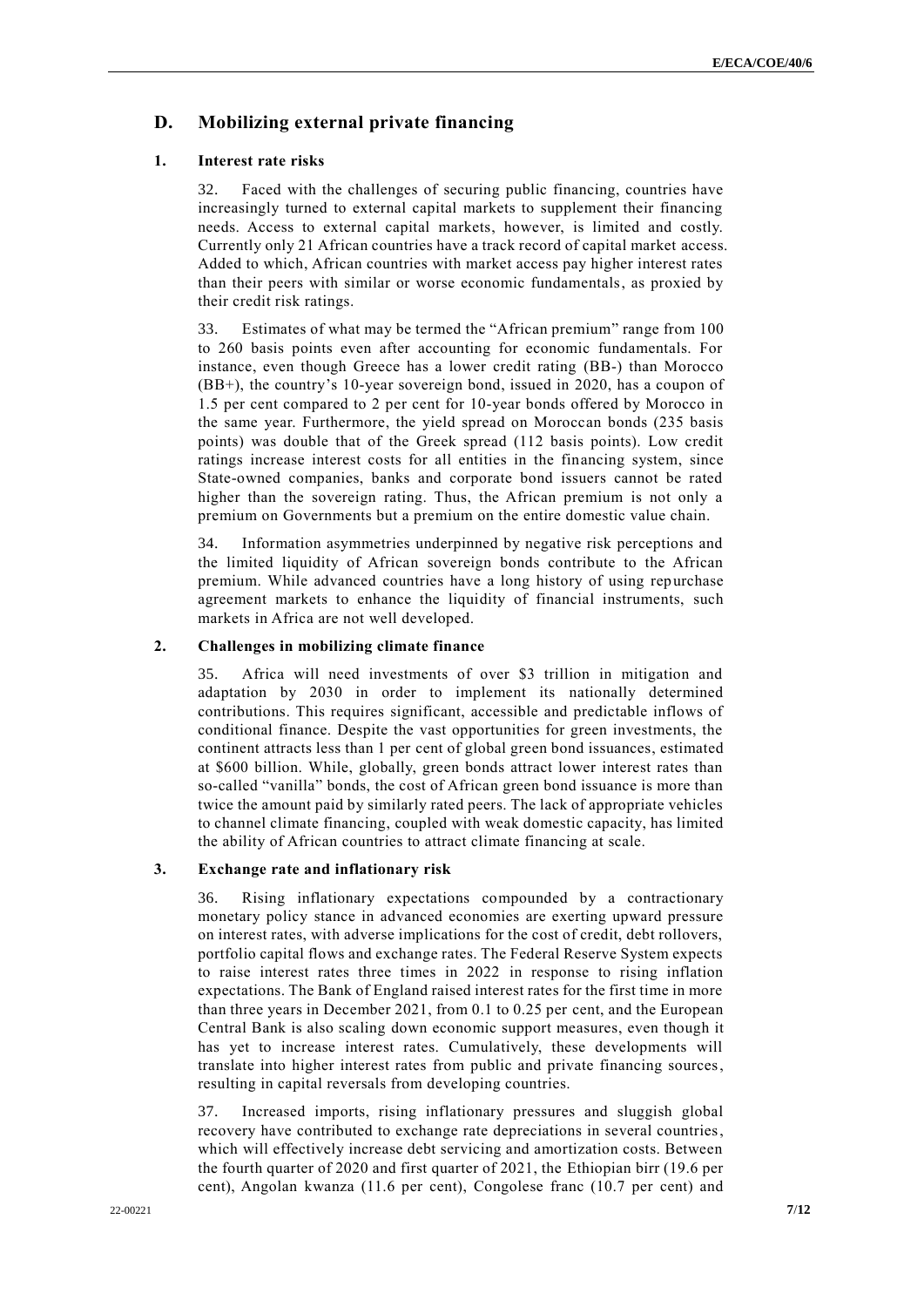Algerian dinar (10.2 per cent) experienced substantial depreciations, with adverse consequences for their foreign currency-denominated debt service obligations.

38. Access to scaled-up financing on competitive terms will be critical for recovery in Africa. The scale of financing required to support an enduring recovery is, however, beyond the scope of public financing alone. In this context, efforts by Africa to support the recovery should aim to leverage the estimated \$379 trillion in global financial assets held mostly by private sector financial institutions.

## **V. Leveraging financing opportunities: breaking new ground**

39. Closing the Sustainable Development Goal financing gap will require a disruptive approach that promotes innovative finance and long-term investment. There is therefore an urgent need for innovative and sustainable options to scale up public financing, crowd in private sector financing on favourable terms, leverage climate financing and facilitate trade finance.

## **A. Scaling up public financing**

40. Multilateral development banks will require additional concessional resources to effectively support countries' response to the crisis. The recapitalization of multilateral development banks, including through onlending of special drawing rights, should therefore be a priority. Special drawing rights can be deployed at relatively low cost with little impact on the debt burden. Frontloading International Development Association (IDA) disbursements to eligible countries will also support their recovery without significantly elevating their debt vulnerabilities.

41. Efforts to recapitalize multilateral development banks should be accompanied by measures to ensure that they adopt more flexible financing arrangements, for example to allow crisis lending, and more flexibility in providing concessional assistance to address poverty in middle-income countries. Furthermore, these banks should be encouraged to provide clearer guidelines on when countries should graduate from receiving concessional or non-concessional financial assistance.

42. Bilateral donors should also follow the lead of China by on-lending a portion of their unutilized special drawing rights to low and middle-income countries. An analysis of special drawing rights by ECA and the Economic Commission for Latin America and the Caribbean shows significantly low (5.9 per cent) utilization rates by developed countries compared to developing countries (42.9 per cent), with even higher rates for Africa (52.37 per cent). The on-lending of \$100 billion in special drawing rights to Africa would be a costeffective means of financing the continent's recovery.

## **B. Blending public and private resources**

43. In accordance with the Addis Ababa Action Agenda, blended financing approaches are potentially catalytic: they could ensure that public resources leverage and de-risk private financing to support the development of Africa. Private finance mobilization has not increased significantly beyond 2015 levels, however, and continues to face multiple challenges. Public finance mobilizes around \$30 billion of private finance annually, with most of the resources going to middle-income countries where projects are easier to realize. Through the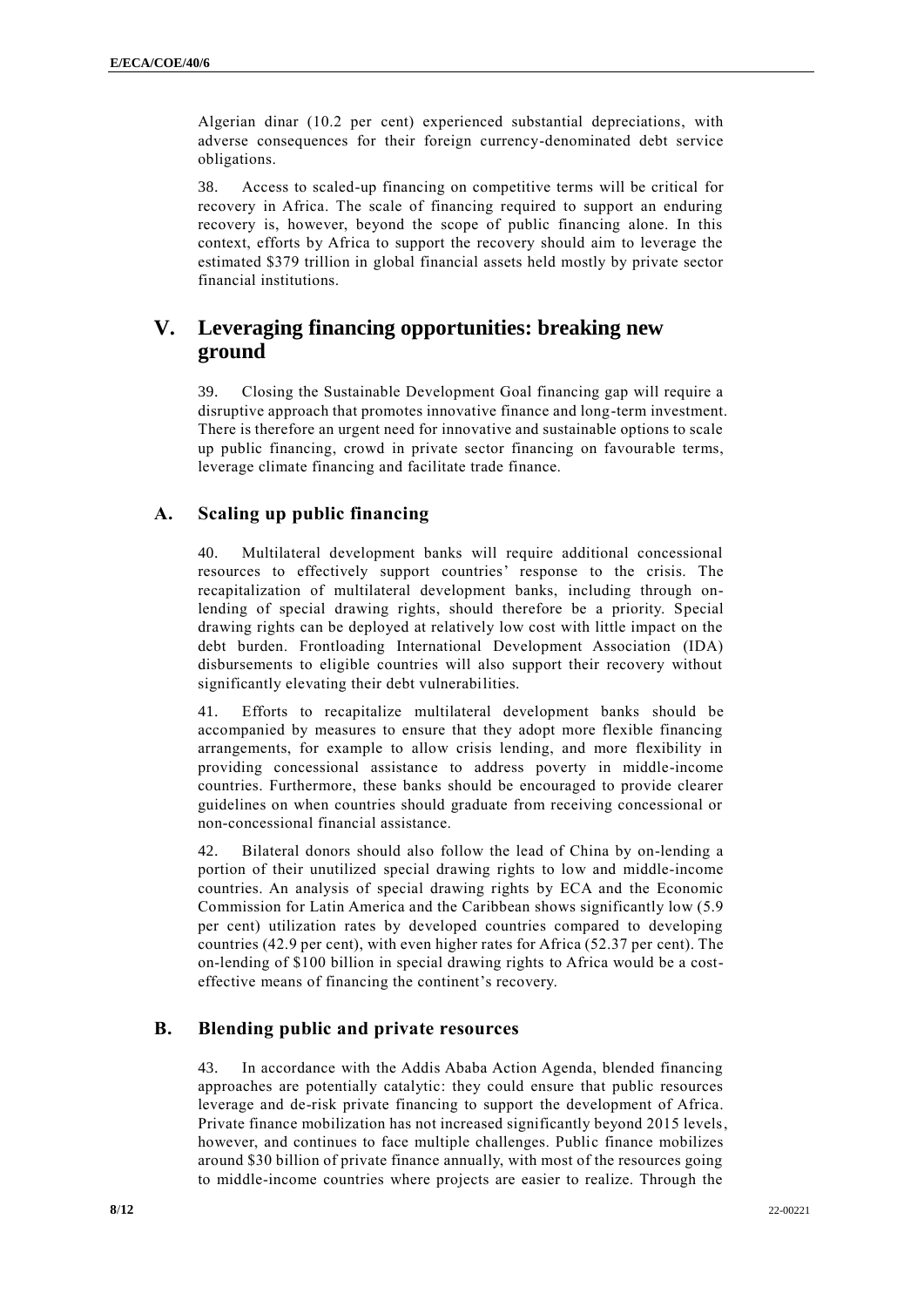provision of credit guarantees, such as policy-based guarantees, and enhancements needed to lower perceived default risks, blended public and private financing can improve credit ratings. As a result of a partial guarantee by IDA, Fitch Ratings and Moody's upgraded the credit rating of Ghana from B/B3 to BB-/B1, enabling the country to borrow at a lower rate than its previous bond issuances and resulting in a 14.25 percentage point savings in interest payments.

## **C. Lowering the cost of commercial credit: Liquidity and Sustainability Facility**

44. Reducing the cost of commercial borrowing will strengthen the development impact of private credit and minimize the debt vulnerabilities of borrowers. To compress yields on African sovereign bonds, the Pacific Investment Management Company and ECA launched the Liquidity and Sustainability Facility, a repurchase agreement facility that aims to compress the yields on African sovereign bonds by enhancing the liquidity and attractiveness of such instruments. The financing opportunities provided by the Facility are expected to expand the pool of institutional investors in African sovereign bonds, improve market access opportunities and expedite the graduation of market-access countries from the IMF Poverty Reduction and Growth Facility. This will help free up much-needed resources for the poorer countries with limited opportunities for market access. Currently, four relatively strong economies with market access (namely, Cameroon, Côte d'Ivoire, Ghana and Kenya) rank among the top five debtors under the Poverty Reduction and Growth Facility and account for SDR 3.7 billion or 29 per cent of all Facility loans outstanding.

#### **D. Crowding in private financing at affordable rates**

45. The experiences of African countries that have recently returned to capital markets point to strategies that can lead to lower borrowing costs and improved debt management. Rwanda was able to lower its Eurobond coupon rate by 1 per cent through an intensive effort of engaging and communicating with investors in more than 100 roadshows, aimed at minimizing risk perceptions and information asymmetries. Some African countries have been successful in using liability management strategies to extend the maturity of their outstanding bonds, in some cases by as much as 30 years. Out of the eight African countries that issued Eurobonds in 2021, five included a liability management component that extended the maturity of 65 per cent to 85 per cent of their outstanding bonds, higher than the norm of 40–60 per cent.

#### **E. Boosting the issuance of sustainability linked bonds**

46. Private sector demand for investment products that promote sustainable development has been rising steeply in recent years. These so-called "sustainability-themed products" were worth \$3.2 trillion in 2020. Despite the vast green resources of Africa and increased investor demand for sustainabilitythemed products, the continent accounts for less than 1 per cent of global green bond issuances. The Liquidity and Sustainability Facility can incentivize green bond issuances by offering preferred repurchase agreement rates to institutional investors that refinance their positions using African green bonds as collateral.

47. Advocacy to factor the state of a country's natural capital into sovereign credit rating considerations could contribute to better ratings and lower borrowing costs. Nature performance bonds are a sovereign debt instrument that link the cost of sovereign debt to success in protecting or enhancing a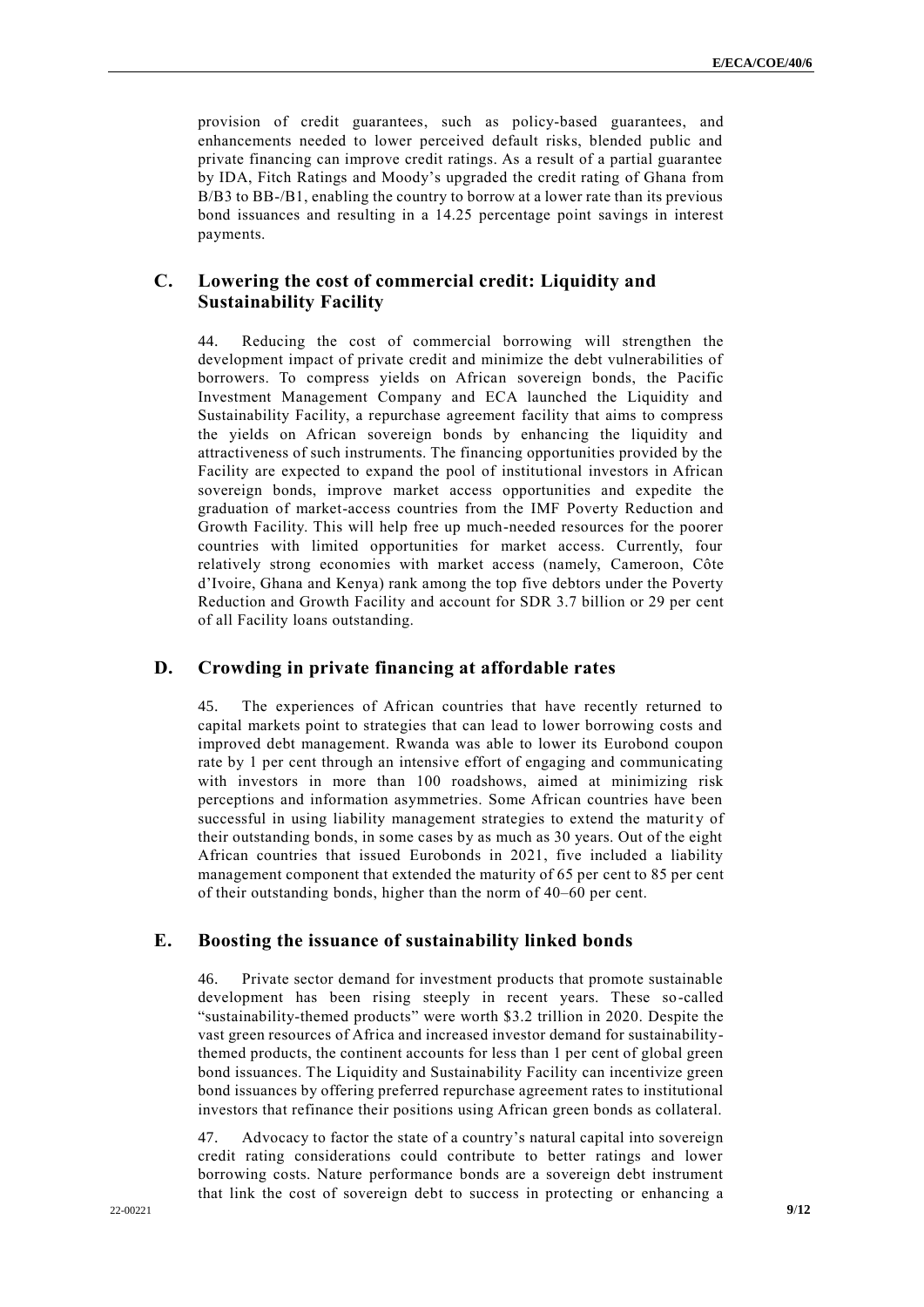country's valued and productive natural capital. Successfully deployed, such bonds can improve African credit ratings and incentivize initiatives that improve nature and climate outcomes.

## **F. Leveraging the vast pension fund resources of Africa**

48. Assets managed by African institutional investors are expected to reach \$1.8 trillion by 2020, with the expansion of pension funds in Africa as the primary driver. To incentivize pension fund managers to invest more actively in the continent, countries are designing innovative mechanisms. In Kenya, more than 20 pension funds have formed a consortium to invest in infrastructure, pooling their capacity to mitigate risks and identify opportunities. Governments and foreign donors can mitigate the risk perceptions of fund managers by issuing guarantees and creating regulatory reforms that enhance transparency, reduce information asymmetries and promote informed investment decisions.

## **G. Strengthening the pipeline of bankable projects**

49. Strengthening the pipeline of bankable projects will be essential to attract global institutional investors. This can be achieved by encouraging African regional development banks to invest in strengthening capacities for the design of investment-ready bankable projects that can speed up the recovery path from COVID-19. Typically, the bankability of projects should be determined at the project development stage and the integrity of the bankable projects should be enhanced through policy coordination and the provision of institutional support.

## **H. Deepening domestic capital markets**

50. Deepening domestic financial markets is critical for increasing resource availability, and also reducing exposure to possible foreign exchange risks. African stock exchanges must modernize their trading systems, minimize settlement lag times and transaction costs, and improve quotation methods. Stable political and macroeconomic environments, credible legal frameworks capable of enforcing financial contracts and independent regulators that ensure fairness and transparency are all prerequisites for capital market development. Accelerating progress on the African Continental Free Trade Area could boost the development of African financial markets. The enlargement of markets under the Area would enable cross-listing, efficient pricing, increased competitiveness in regional and global value chains, and more opportunities for innovative business financing.

## **I. Scaling impact investments**

51. Impact investments leverage new sources of capital in sectors such as environment that lack sufficient development financing. Impact investments are projected to represent a global market of \$500 billion in the next five to ten years and the prospects of impact investments look promising for Africa. In all, 43 per cent of impact investors have allocated funds to Africa, more than any other emerging market region. Furthermore, 52 per cent of surveyed investors plan to increase their investments in Africa over the next five years. Nonetheless, impact investing is not at a sufficient scale to meet the continent's financing needs, owing in part to negative risk perceptions. As a result, only a handful of private equity funds have raised more than \$1 billion. Creating a stable macro-environment and creating platforms that enhance information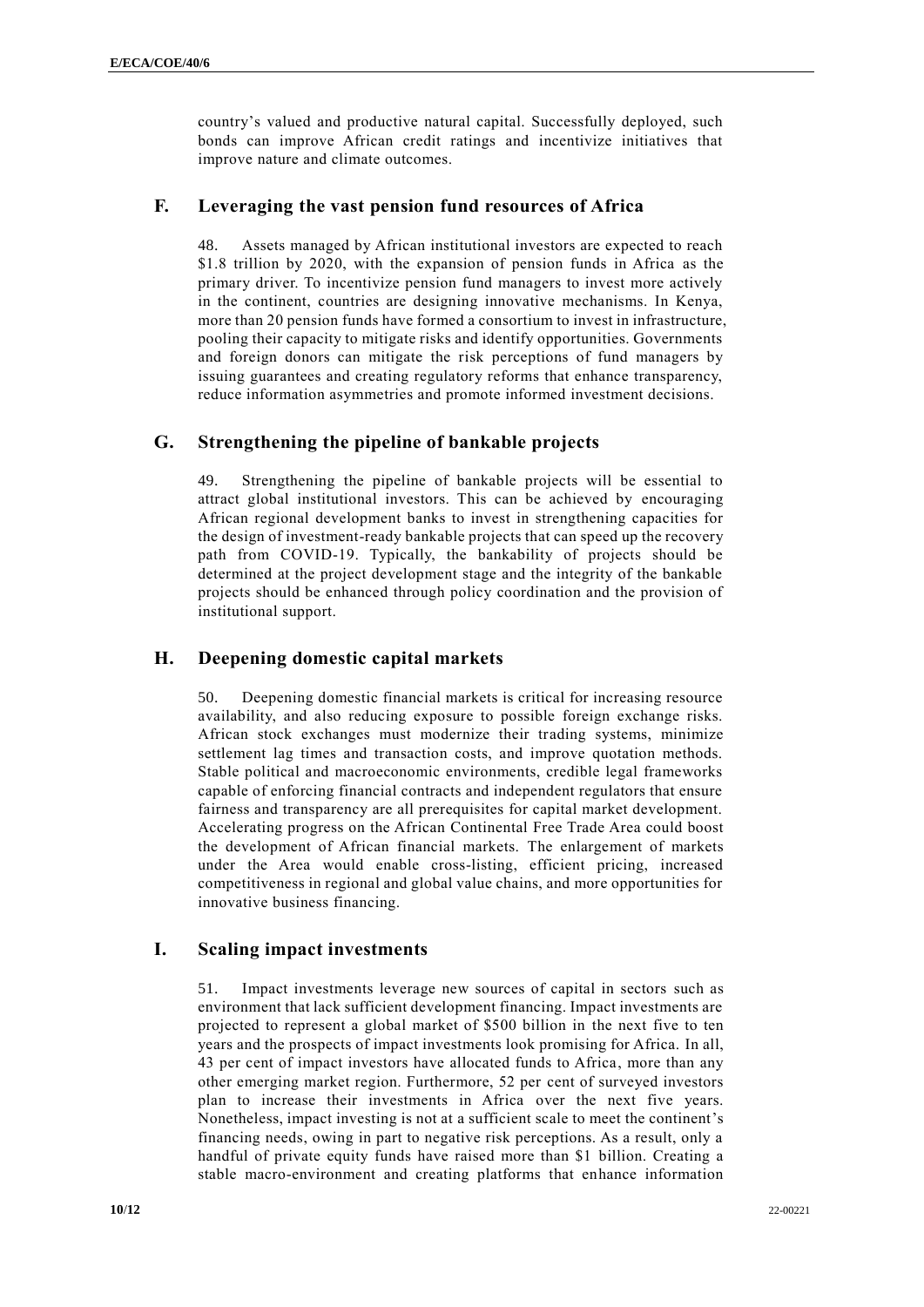flows between investors and Governments is key to building trust and minimizing unfounded perceptions.

## **J. Leveraging the African Institutional Infrastructure Co-Investment Platform initiative**

52. Well-designed investment platforms can effectively facilitate development financing by convening investors and Governments in one space. The 5% Agenda is a joint initiative of the African Union Development Agency and the New Partnership for Africa's Development, under which African Governments agree to collaborate on project design and the alignment of infrastructure investment policy regimes with the investment mandates of African asset owners. In exchange, African institutional investors agree to increase their allocations to African infrastructure investment to 5 per cent of assets under management and to support the African Institutional Infrastructure Co-Investment Platform initiative, which brings together African sovereign investors and international pension and sovereign fund peers to co-invest in one another's markets across the continent.

## **K. Boosting intra-African trade through improved payment systems**

53. Reducing the currently high transaction costs associated with multiple currency regimes can maximize revenues from intra-African trade. The Pan-African Payments and Settlement System enables instant, cross-border payments in local currencies between African markets by simplifying crossborder transactions and reducing the dependence on hard currencies for these transactions.

54. The African Trade Exchange, an initiative of ECA, the African Export-Import Bank and the secretariat of the African Continental Free Trade Area, is a business-to-business platform which serves as a virtual marketplace for buyers and suppliers, based on the African Continental Free Trade Area rules. It can foster the economic growth and recovery of Africa by strengthening regional supply chains and promoting business linkages. For micro, small and medium-scale enterprises, the platform can significantly facilitate their integration into regional value chains and can help them to withstand shocks in their domestic markets.

## **VI. Conclusions**

55. The financing needs of the continent have been exacerbated by the pandemic, resulting in a widening of the financing gap and increased debt vulnerabilities underpinned by a growing reliance on private financing. Reducing the cost of commercial credit will be vital to mitigate debt vulnerabilities. Nevertheless, scaling up financing will require measures that build synergies between domestic and external financing from both public and private sources.

56. At the domestic level, strengthening tax administration capacities and promoting value addition will be vital to stemming illicit financial flows and widening the tax base. Furthermore, enhancing trust and transparency of the regulatory environment, including through the creation of credit risk agencies, will be critical to crowding in pension funds, deepening domestic capital markets and improving credit risk perceptions.